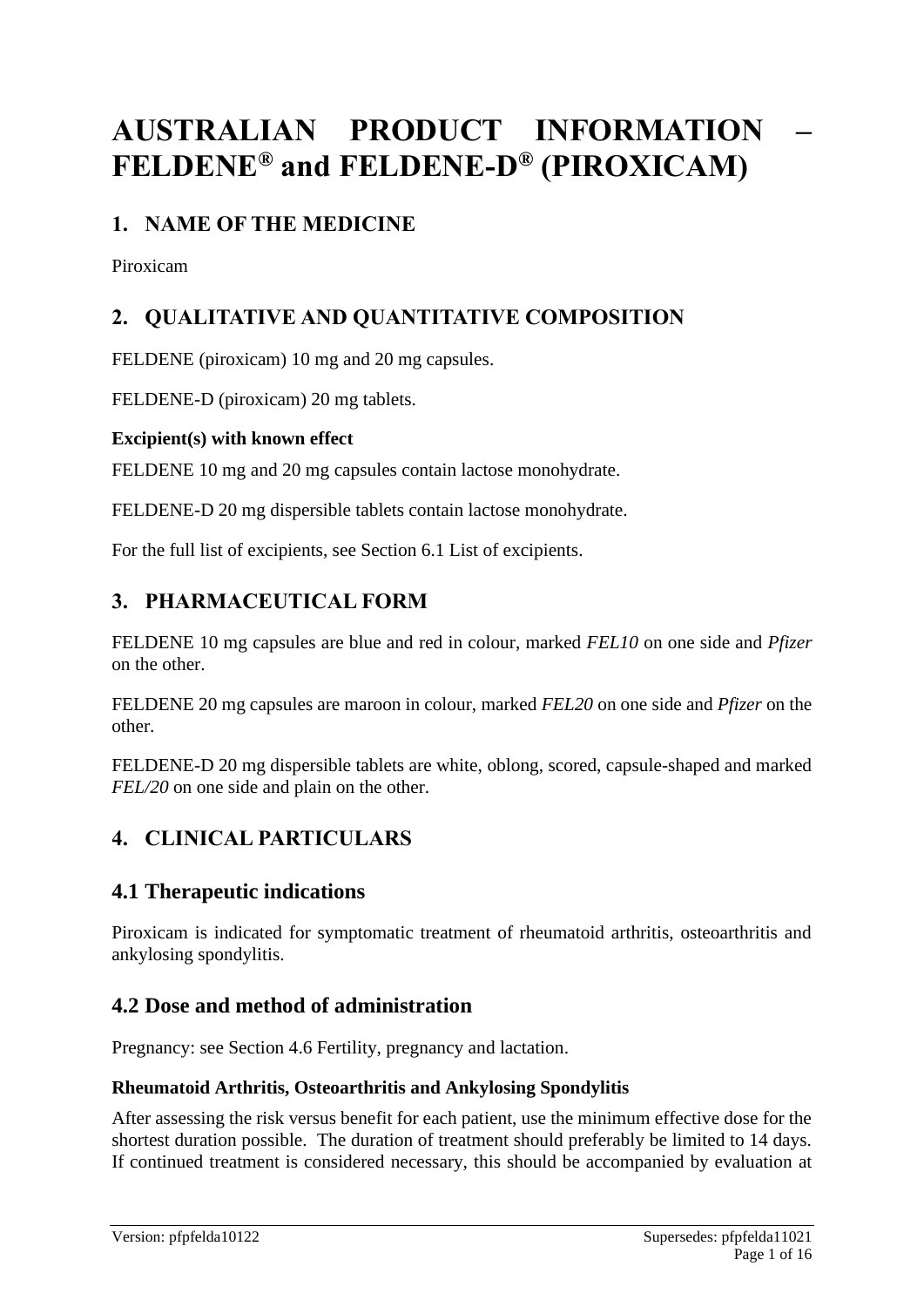14 days and subsequent frequent review with regards to efficacy, risk factors and ongoing need for treatment.

The dose should be adjusted to each individual patient's response and toleration. In studies to date, the optimal response generally has been achieved at a daily dose of 20 mg, given as a single dose. The recommended starting dose is 10 mg and administration of doses higher than 20 mg daily carries an increased risk of adverse effects and is not recommended.

FELDENE-D dispersible tablets should be dispersed in a minimum of 50 mL of water and then swallowed.

# **4.3 Contraindications**

Piroxicam should not be administered to patients with active peptic ulcerations, active gastrointestinal ulceration, bleeding or perforation, active inflammatory disease of the gastrointestinal tract or with a history of these conditions.

Piroxicam should not be used in those patients who have previously shown a hypersensitivity to the drug or in whom a hypersensitive reaction(s) (e.g. asthma, nasal polyps, angioedema or urticaria) has been precipitated by aspirin or other non-steroidal anti-inflammatory drugs (NSAIDs) since cross-sensitivity exists.

Piroxicam should not be administered to patients with a history of previous severe allergic drug reaction of any type, especially cutaneous reactions such as erythema multiforme, Stevens-Johnson syndrome, toxic epidermal necrolysis, or those who have exhibited a previous skin reaction (regardless of severity) to piroxicam.

Piroxicam is contraindicated in the treatment of peri-operative pain in the setting of coronary artery bypass graft (CABG) surgery.

Piroxicam is contraindicated in patients with severe renal failure.

Piroxicam is contraindicated in patients with severe hepatic impairment.

Piroxicam is contraindicated in patients with severe heart failure.

Piroxicam should not be administered concomitantly with other NSAIDs, including cyclooxygenase-2 (COX-2) selective NSAIDs and aspirin at analgesic doses.

# **4.4 Special warnings and precautions for use**

Undesirable effects may be minimised by using the minimum effective dose for the shortest duration necessary to control symptoms. The clinical benefit and tolerability should be re-evaluated periodically and treatment should be immediately discontinued at the first appearance of cutaneous reactions or relevant gastrointestinal events. Evidence from observational studies suggests that piroxicam may be associated with a high risk of serious gastrointestinal toxicity, relative to other NSAIDs. Piroxicam should only be commenced after careful weighing of the risks and benefits in each individual patient.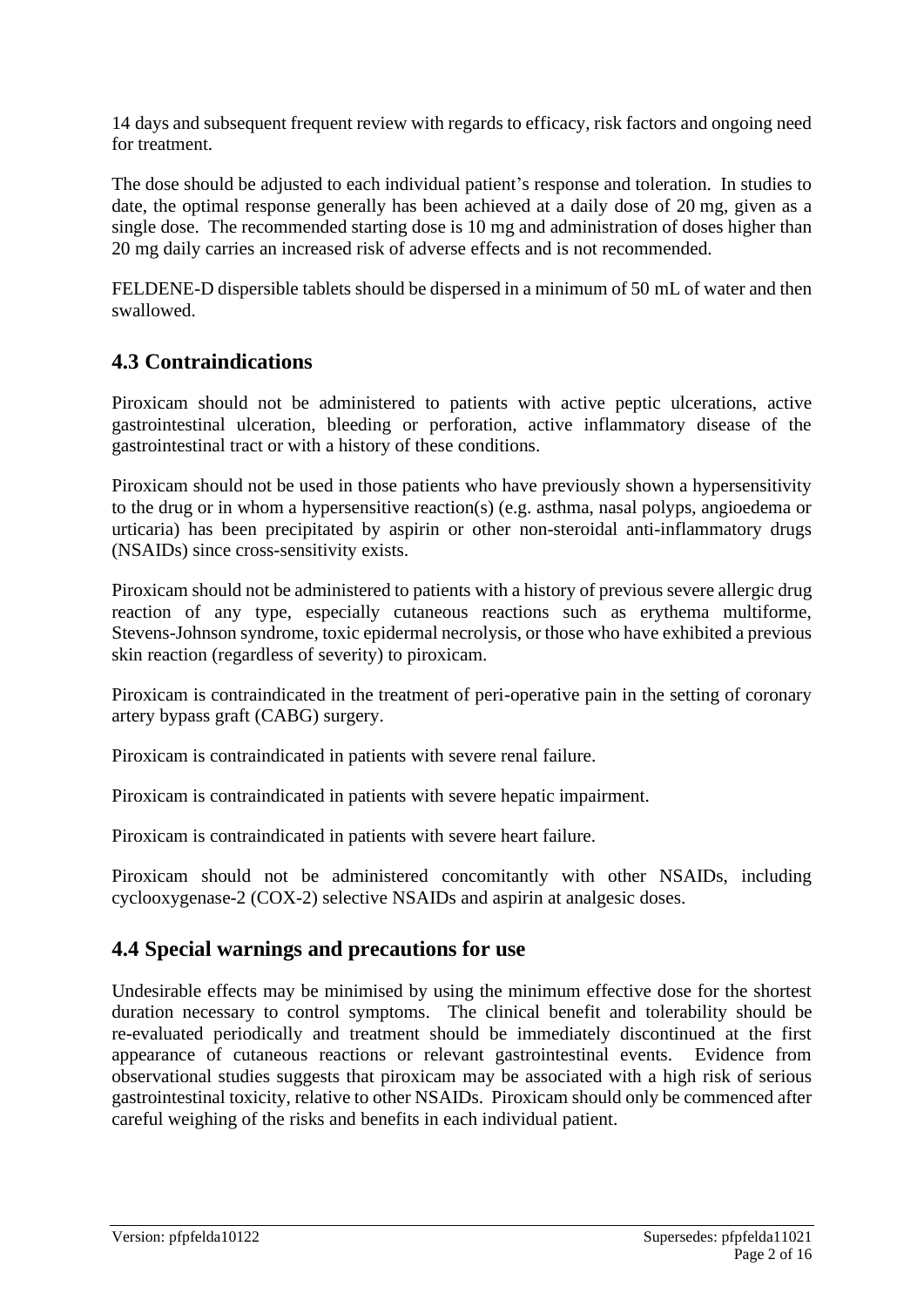### **Cardiovascular Effects**

#### *Cardiovascular Thrombotic Events*

NSAIDs may cause an increased risk of serious cardiovascular (CV) thrombotic events, myocardial infarction and stroke, which can be fatal. This risk may increase with dose or duration of use. The relative increase of this risk appears to be similar in those with or without known CV disease or CV risk factors. However, patients with CV disease, history of atherosclerotic CV disease or CV risk factors may be at greater risk in terms of absolute incidence, due to their increased rate at baseline. To minimise the potential risk for an adverse CV event in patients treated with piroxicam, especially those with CV risk factors, the lowest effective dose should be used for the shortest duration possible. Physicians and patients should remain alert for the development of such events, even in the absence of previous CV symptoms. Patients should be informed about the signs and/or symptoms of serious CV toxicity and the steps to take if they occur (see Section 4.3 Contraindications).

There is no consistent evidence that concurrent use of aspirin mitigates the increased risk of serious CV events associated with NSAID use.

### *Hypertension*

NSAIDs, including piroxicam, may lead to the onset of new hypertension or worsening of pre-existing hypertension. Patients taking anti-hypertensives with NSAIDs may have an impaired anti-hypertensive response. For example, the anti-hypertensive effect of thiazide diuretics and beta-blocking agents is antagonised by NSAIDs. NSAIDs, including piroxicam, should be used with caution in patients with hypertension. Blood pressure should be monitored closely during initiation of NSAID treatment and throughout the course of therapy.

#### *Heart Failure*

Fluid retention and oedema (mainly ankle oedema) has been reported in patients taking NSAIDs, including piroxicam. Therefore, piroxicam should be used with caution in patients with compromised cardiac function and other conditions predisposing to or worsened by, fluid retention. Patients with pre-existing congestive heart failure or hypertension should be closely monitored.

#### **Risk of GI Ulceration, Bleeding and Perforation with NSAID Therapy**

NSAIDs, including piroxicam, can cause serious, potentially fatal gastrointestinal (GI) toxicity, including inflammation, bleeding, ulceration, and perforation of the stomach, small intestine, or large intestine.

GI toxicity can occur at any time, with or without warning symptoms, in patients treated chronically with NSAID therapy. The frequency of such events may increase with dose or duration of use. Although minor upper GI problems, such as dyspepsia, are common, usually developing early in therapy, physicians should remain alert for ulceration and bleeding in patients treated chronically with NSAIDs even in the absence of previous GI tract symptoms. Administration of doses of greater than 20 mg per day carries an increased risk of GI side effects. Evidence from observational studies suggests that piroxicam may be associated with a high risk of serious GI toxicity, relative to other NSAIDs (see Section 4.3 Contraindications).

Patients most at risk of developing these types of GI complications with NSAIDs are the elderly; patients with CV disease; patients using concomitant corticosteroids, antiplatelet drugs (such as aspirin), selective serotonin reuptake inhibitors (SSRIs), patients ingesting alcohol or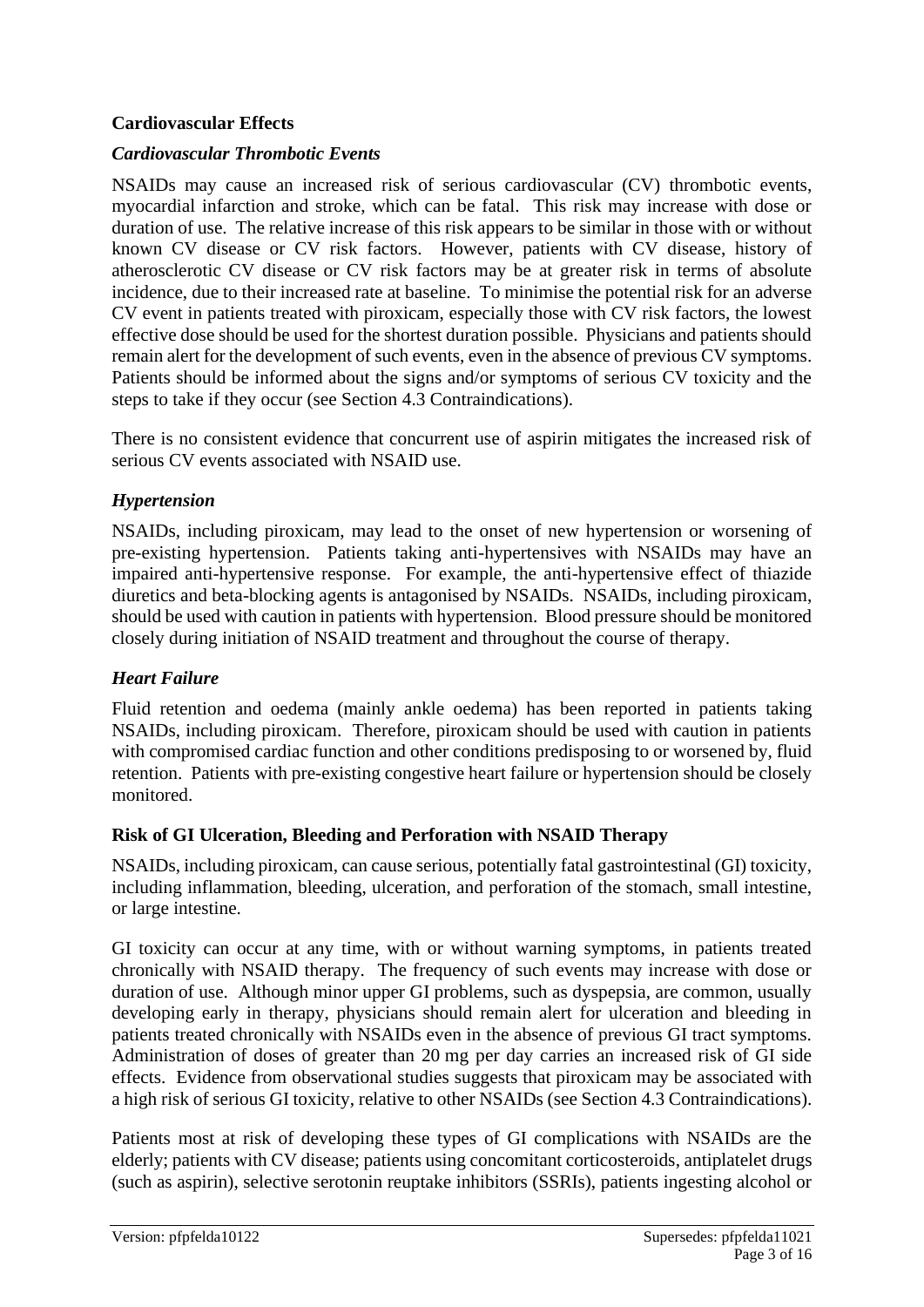patients with a history of GI disease (such as ulceration, GI bleeding or inflammatory conditions); and patients with a history of smoking or alcoholism. Piroxicam should either not be prescribed, or be prescribed with caution in these patients (see Section 4.3 Contraindications).

Age over 70 years is associated with high risk of complications. The administration to patients older than 80 years should be avoided. In patients observed in clinical trials of several months to two years duration, symptomatic upper GI ulcers, gross bleeding or perforation appear to occur in approximately 1% of patients treated for 3-6 months, and in about 2-4% of patients treated for one year. Patients taking concomitant oral corticosteroids, selective serotonin reuptake inhibitors (SSRIs) or anti-platelet agents such as low-dose aspirin are at increased risk of serious GI complications.

Patients and physicians should remain alert for signs and symptoms of GI ulceration and/or bleeding during piroxicam treatment. Patients should be asked to report any new or unusual abdominal symptom during treatment. If a GI complication is suspected during treatment, piroxicam should be discontinued immediately and additional clinical evaluation and treatment should be considered.

### **Asthma**

Piroxicam should be used with caution in patients with asthma because bronchial smooth muscle spasm may be aggravated by prostaglandin inhibition.

### **Haemorrhagic Tendencies**

Piroxicam, like other NSAIDs, decreases platelet aggregation and prolongs bleeding time. This effect should be kept in mind when bleeding times are determined and in patients undergoing surgery and in patients with haemorrhagic disorders. Dosage requirements of coumarin anticoagulants and other drugs that are highly protein bound should be closely and very regularly monitored when these are administered concomitantly with piroxicam. Such drugs include warfarin, hydantoins, sulphonamides and sulfonylureas. Bleeding has been reported rarely when piroxicam as well as other NSAIDs have been administered to patients on coumarin-type anticoagulants (see Section 4.5 Interactions with other medicines and other forms of interactions).

### **Concomitant Use of Angiotensin-Converting Enzyme (ACE) Inhibitors or Angiotensin Receptor Antagonists and Anti-inflammatory Drugs and Thiazide Diuretics**

The use of an ACE inhibiting drug (ACE-inhibitor or angiotensin receptor antagonist), and an anti-inflammatory drug (NSAID or COX-2 inhibitor) and a thiazide diuretic at the same time, increases the risk of renal impairment. This includes use in fixed-combination products containing more than one class of drug. Concomitant use of all three classes of these medications should be accompanied by increased monitoring of serum creatinine, particularly at the institution of the treatment. The concomitant use of drugs from these three classes should be used with caution particularly in elderly patients or those with pre-existing renal impairment.

### **Use with Oral Anticoagulants**

The concomitant use of NSAIDs, including piroxicam, with oral anticoagulants increases the risk of GI and non-GI bleeding and should be given with caution. Oral anticoagulants include warfarin/coumarin-type anticoagulants and novel oral anticoagulants (e.g. apixaban, dabigatran, rivaroxaban). Anticoagulation/INR should be monitored in patients taking a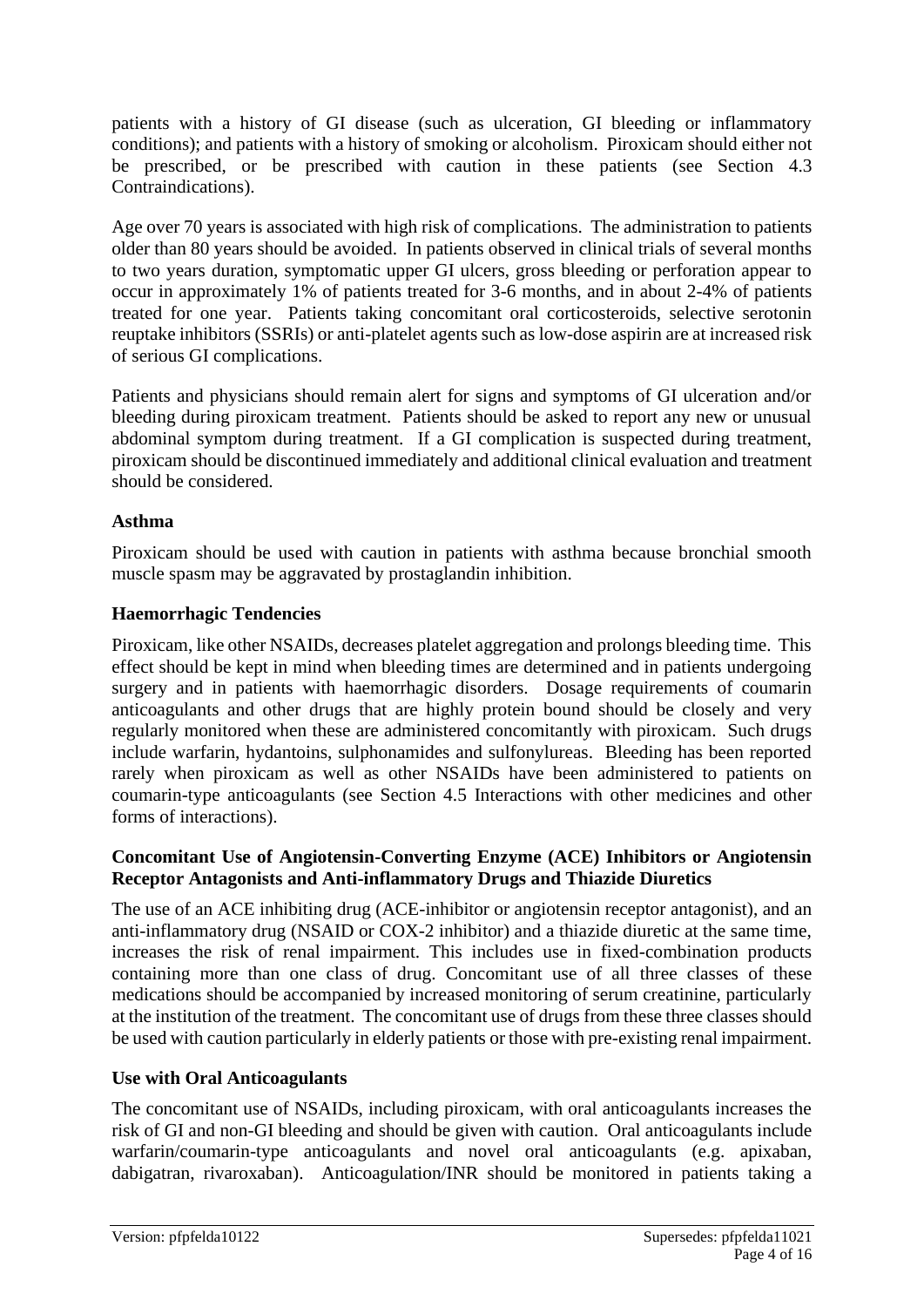warfarin/coumarin-type anticoagulant (see Section 4.5 Interactions with other medicines and other forms of interactions).

### **Masking of Signs of Infection**

As with other NSAIDs, the anti-inflammatory, antipyretic and analgesic effects of piroxicam may mask the signs of infection (pain, fever etc.).

### **Ophthalmological Monitoring**

Adverse ophthalmological effects have been observed with NSAIDs; accordingly patients who develop visual disturbances during treatment with piroxicam should have an ophthalmological examination.

### **Skin Reactions**

NSAIDs may very rarely cause serious cutaneous adverse events such as drug reaction with eosinophilia and systemic symptoms (DRESS) syndrome (see **Drug Reaction with Eosinophilia and Systemic Symptoms (DRESS) syndrome**), exfoliative dermatitis, toxic epidermal necrolysis (TEN) and Stevens-Johnson syndrome (SJS), which can be fatal and occur without warning. These serious adverse events are idiosyncratic and are independent of dose or duration of use. Evidence from observational studies suggests that piroxicam may be associated with a higher risk of severe cutaneous adverse reactions than other non-oxicam NSAIDs. Patients appear to be at highest risk of these reactions early in the course of therapy, the onset of the reaction occurring in the majority of cases within the first month of treatment. Piroxicam should be discontinued at the first appearance of skin rash, mucosal lesions, or any other sign of hypersensitivity. Patients should be advised of the signs and symptoms of serious skin reactions and to consult their doctor at the first appearance of a skin rash, mucosal lesion or any other sign of hypersensitivity.

Cases of fixed drug eruption (FDE) have been reported with piroxicam. Piroxicam should not be reintroduced in patients with history of piroxicam-related FDE. Potential cross reactivity might occur with other oxicams (see Section 4.8 Adverse effects (undesirable effects)).

### **Drug Reaction with Eosinophilia and Systemic Symptoms (DRESS) Syndrome**

DRESS syndrome has been reported in patients taking NSAIDs. Some of these events have been fatal or life-threatening. DRESS syndrome typically, although not exclusively, presents with fever, rash, lymphadenopathy, and/or facial swelling. Other clinical manifestations may include hepatitis, nephritis, haematological abnormalities, myocarditis, or myositis. Sometimes symptoms of DRESS syndrome may resemble an acute viral infection. Eosinophilia is often present. Because this disorder is variable in its presentation, other organ systems not noted here may be involved. It is important to note that early manifestations of hypersensitivity, such as fever or lymphadenopathy, may be present even though rash is not evident. If such signs or symptoms are present, discontinue the NSAID and evaluate the patient immediately.

### **Use in Hepatic Impairment**

As with other NSAIDs, borderline elevations of liver function tests may occur in up to 15% of patients. A patient with symptoms or signs suggesting impaired hepatic function or in whom an abnormal liver function test has been reported should be evaluated for evidence of development of some severe hepatic dysfunction. These abnormalities may progress, remain essentially unchanged or be transient with continued therapy. The ALT (SGPT) is probably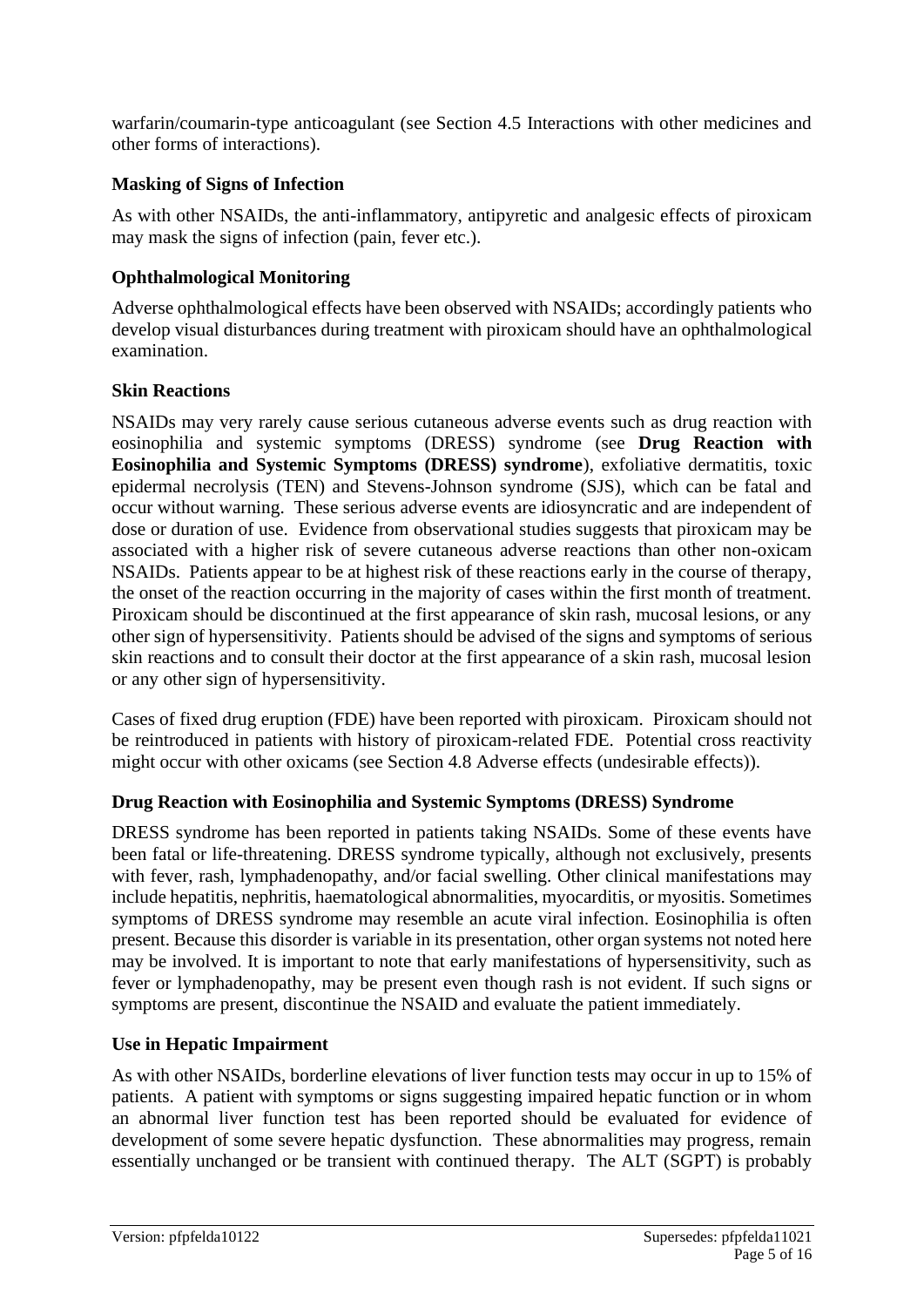the most sensitive indicator of liver dysfunction. Meaningful (3 x upper limit of normal) elevations of ALT or AST (SGOT) occurred in controlled trials in less than 1% of patients.

Physician and patients should remain alert for the hepatotoxicity. Patients should be informed about the signs and/or symptoms of hepatotoxicity (e.g. nausea, fatigue, lethargy, pruritus, jaundice, abdominal tenderness in the right upper quadrant and "flu-like" symptoms) and the steps to take should these signs and/or symptoms occur. Severe hepatic reactions, including jaundice and cases of fatal hepatitis, have been reported with piroxicam. Although such reactions are rare, if abnormal liver tests persist or worsen, if clinical signs consistent with liver disease develop or if systemic manifestations occur (e.g. eosinophilia, rash etc.) piroxicam should be discontinued.

### **Use in Renal Impairment**

As with other NSAIDs, long-term administration of piroxicam to animals has resulted in renal papillary necrosis and other pathology. In rare cases, NSAIDs may cause interstitial nephritis, glomerulitis, haematuria, proteinuria, papillary necrosis and, occasionally, nephrotic syndrome.

NSAIDs inhibit the synthesis of renal prostaglandin which plays a supportive role in the maintenance of renal perfusion in patients whose renal blood flow and blood volume are decreased. In these patients, administration of an NSAID may precipitate overt renal decompensation, which is typically followed by recovery to the pretreatment state on discontinuation of the NSAID. Patients at greatest risk of this complication include those with impaired liver or renal function (e.g. liver cirrhosis, nephrotic syndrome, overt renal disease), with heart failure, taking diuretics or the elderly. Such patients should be carefully monitored while receiving NSAID therapy.

Blood urea nitrogen elevation has been observed in some patients. These elevations are not progressive over the course of treatment with piroxicam, a plateau being reached which returns to or towards baseline levels if treatment is stopped. The rise in blood urea nitrogen as a rule is not associated with elevations in serum creatinine.

As with other NSAIDs, it is recommended that piroxicam be given under close supervision in patients with a history of impaired renal function and periodic renal function tests carried out.

Caution should be used when initiating treatment with piroxicam in patients with severe dehydration. Caution is also recommended in patients with kidney disease (see Section 4.3 Contraindications).

Lower doses should be considered in patients with impaired renal function and they should be carefully monitored.

#### **Use in the Elderly**

See Section 4.4 Special warnings and precautions for use, Risk of GI Ulceration, Bleeding and Perforation with NSAID Therapy; Concomitant Use of Angiotensin-Converting Enzyme (ACE) Inhibitors or Angiotensin Receptor Antagonists and Anti-inflammatory Drugs and Thiazide Diuretics; and Use in Renal Impairment. See also Section 4.5 Interactions with other medicines and other forms of interactions, Anti-hypertensives.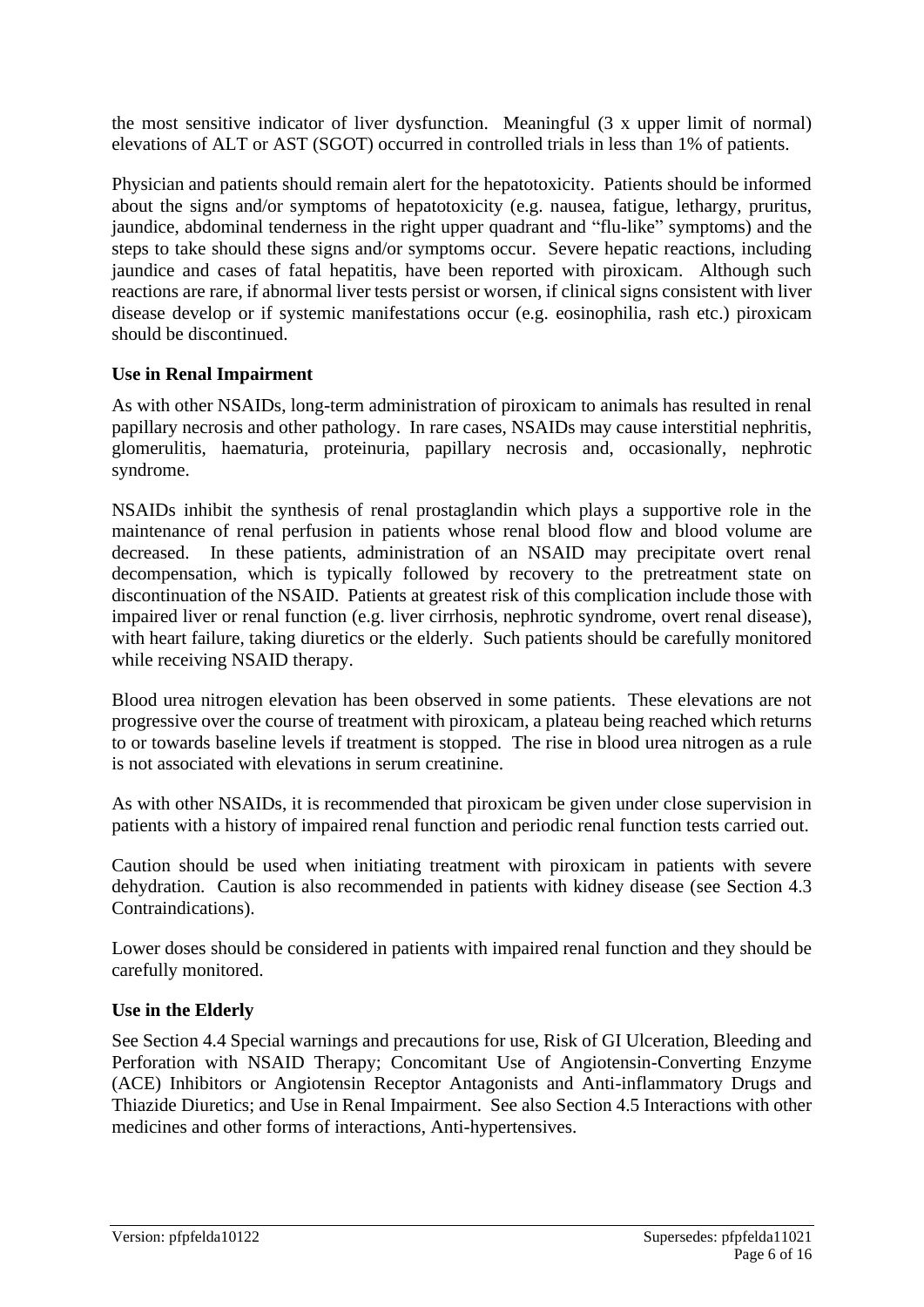### **Paediatric Use**

The use of piroxicam in children under the age of 12 years is not recommended as safety and efficacy in this age group are not established.

### **Effects on Laboratory Tests**

No data available.

# **4.5 Interactions with other medicines and other forms of interactions**

### **Anticoagulants**

The concurrent use of NSAIDs and coumarin anticoagulants (including warfarin) has been associated with severe, sometimes fatal, haemorrhage. Patients should be monitored closely if piroxicam is administered concurrently with oral anticoagulants, including warfarin/coumarin-type anticoagulants and novel oral anticoagulants (e.g. apixaban, dabigatran, rivaroxaban) (see Section 4.4 Special warnings and precautions for use, Use with Oral Anticoagulants).

Piroxicam, like other NSAIDs, decreases platelet aggregation and prolongs bleeding time. This effect should be kept in mind when bleeding times are determined.

The exact mechanism of the interaction between warfarin and NSAIDs is unknown, but may involve enhanced bleeding from NSAID-induced gastrointestinal ulceration, or an additive effect of anticoagulation by warfarin and inhibition of platelet function by NSAIDs.

Warfarin should be used in combination with piroxicam only if necessary (see Section 4.5 Interactions with other medicines and other forms of interactions, Protein-Bound Agents).

### **Protein-bound Agents**

Piroxicam is highly protein bound and therefore might be expected to displace other protein bound drugs. The physician should closely monitor dosage requirements of drugs that are highly protein bound when these are administered concomitantly with piroxicam. Such drugs include coumarin anticoagulants (e.g. warfarin), hydantoins, sulphonamides and sulphonylureas.

#### **Methotrexate**

When methotrexate is administered concurrently with NSAIDs, including piroxicam, the NSAID may decrease elimination of methotrexate resulting in increased plasma levels of methotrexate. Extreme care should be exercised in giving methotrexate, especially high doses, to patients on piroxicam therapy, because lethal interactions have been reported between NSAIDs and methotrexate.

### **Aspirin**

As with other NSAIDs, the use of piroxicam in conjunction with aspirin or the concomitant use of two NSAIDs is not recommended because data are inadequate to demonstrate that the combination produces greater benefit than with the drug alone and the potential for adverse reactions is increased (see Sections 4.3 Contraindications and 4.4 Special warnings and precautions for use).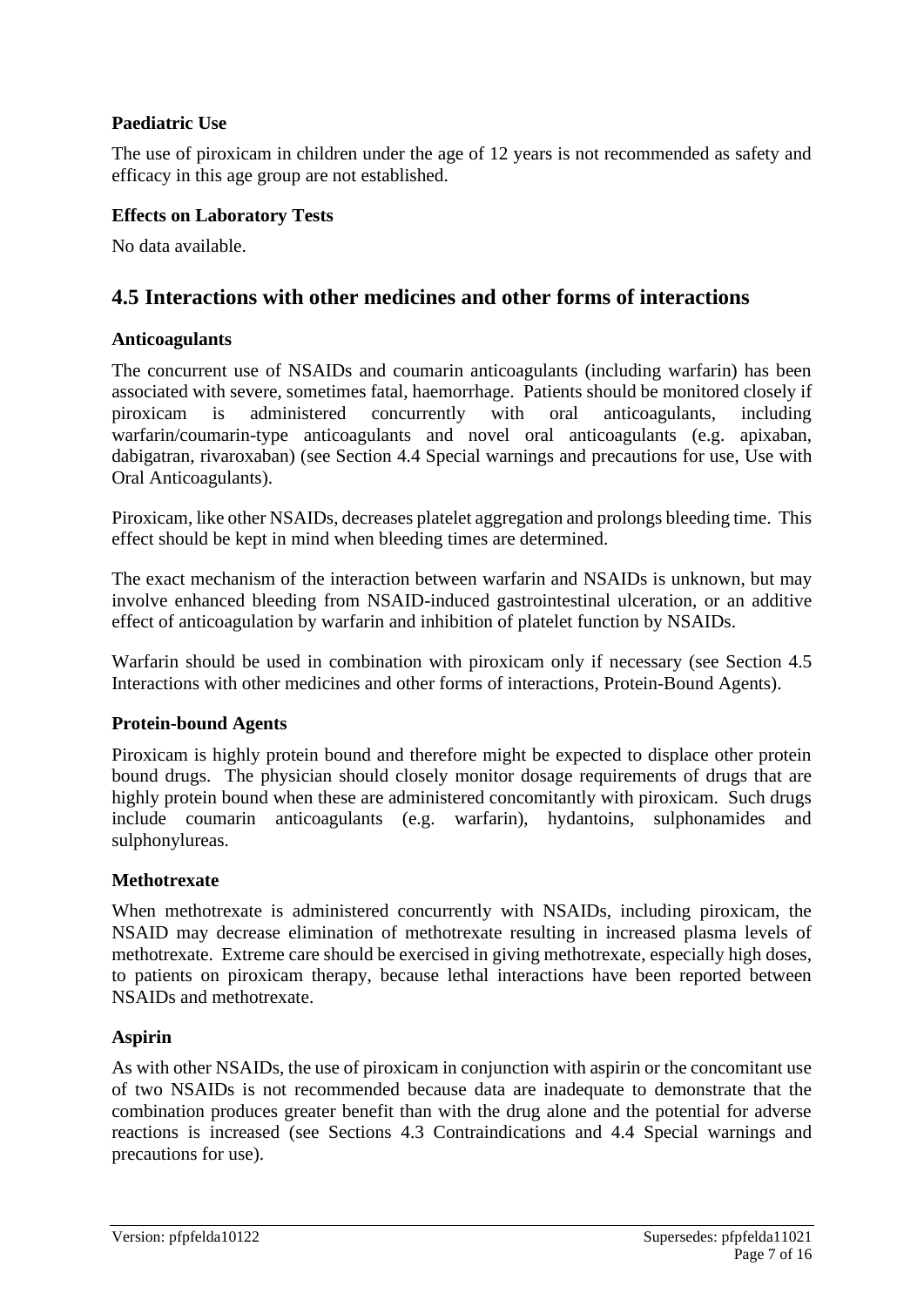Plasma levels of piroxicam are depressed to approximately 80% of their normal values when piroxicam is administered in conjunction with aspirin (3900 mg/day) but concomitant administration of antacids has no effect on piroxicam plasma levels.

Piroxicam interferes with the anti-platelet effect of low-dose aspirin, and thus may interfere with aspirin's prophylactic treatment of CV disease.

### **Lithium**

NSAIDs including piroxicam have been shown to decrease the renal clearance and increase steady state plasma concentrations of lithium. Plasma lithium concentrations should be monitored when initiating, adjusting or discontinuing concurrent piroxicam therapy.

### **Cimetidine**

Results of two separate studies indicate a slight increase in absorption of piroxicam following cimetidine administration but no significant changes in elimination parameters. Cimetidine increases the area under the curve (AUC  $0-120$  hours) and  $C_{\text{max}}$  of piroxicam by approximately 13 to 15%. Elimination rate constants and half-life show no significant differences. The small but significant increase in absorption is unlikely to be clinically significant.

#### **Cholestyramine**

Cholestyramine has been shown to enhance the oral clearance and decrease the half-life of piroxicam. To minimise this interaction, it is prudent to administer piroxicam at least 2 hours before or 6 hours after cholestyramine.

#### **Frusemide**

As with other NSAIDs, care should be taken in the administration of piroxicam in combination with frusemide for treating cardiac failure because NSAIDs antagonise the diuretic effect of frusemide.

#### **Anti-hypertensives**

NSAIDs can reduce the efficacy of diuretics and other anti-hypertensive drugs, including ACE inhibitors, angiotensin II antagonists (AIIAs; also known as angiotensin receptor blockers or ARBs) and beta-blockers (see Section 4.4 Special warnings and precautions for use, Hypertension).

In patients with impaired renal function (e.g. dehydrated patients or elderly patients with compromised renal function), the co-administration of an ACE inhibitor or an AIIA and/or a diuretic with a cyclo-oxygenase inhibitor can increase the deterioration of renal function, including the possibility of acute renal failure, which is usually reversible.

The occurrence of these interactions should be considered in patients taking piroxicam with an ACE inhibitor or an AIIA and/or a diuretic. Thus, caution should be taken when administrating piroxicam with these drugs, especially in elderly patients (see Section 4.4 Special warnings and precautions for use, Concomitant Use of Angiotensin-Converting Enzyme (ACE) Inhibitors or Angiotensin Receptor Antagonists and Anti-inflammatory Drugs and Thiazide Diuretics).

Patients should be adequately hydrated and the need to monitor renal function should be assessed before, and periodically during, concomitant treatment.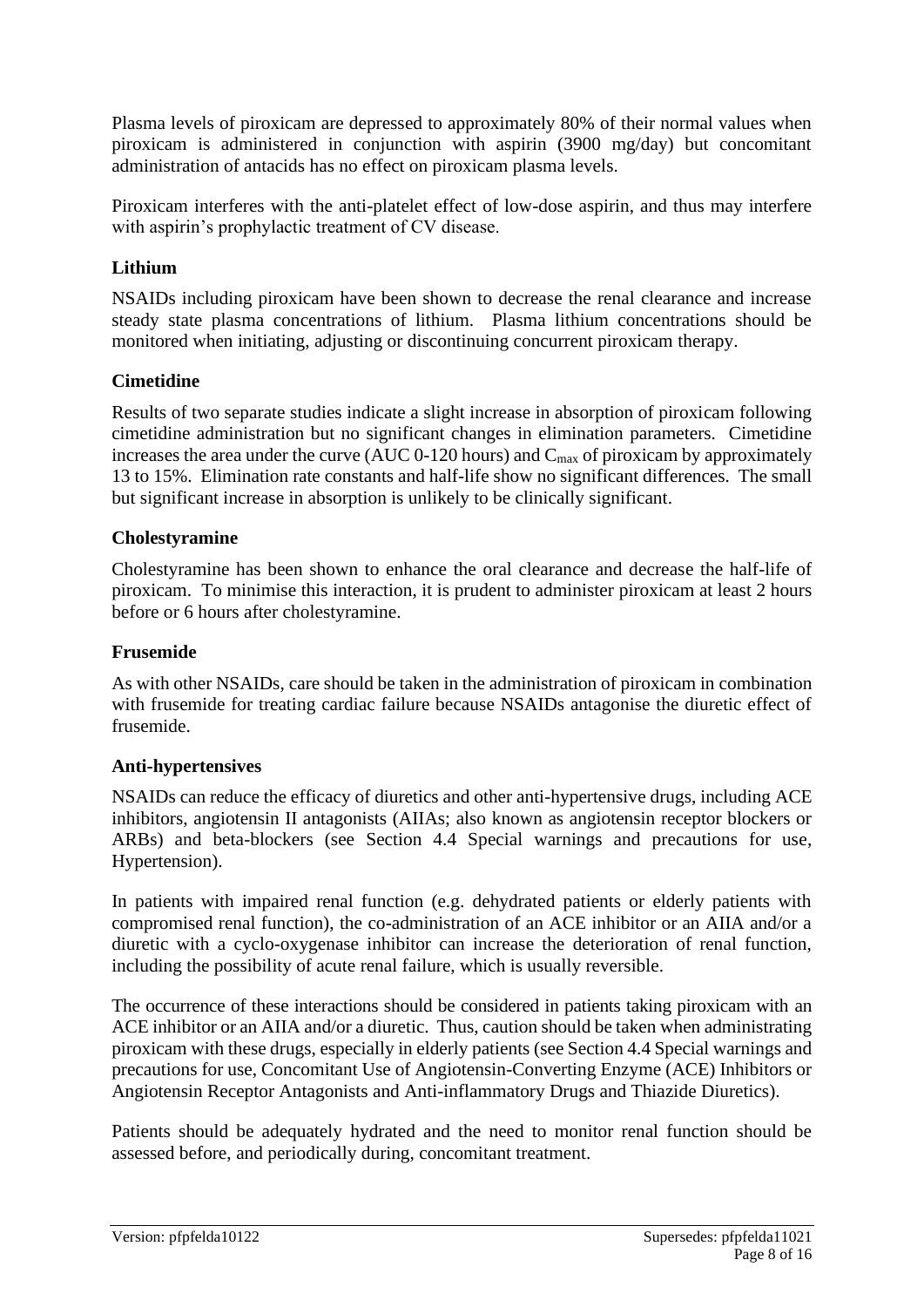### **Cardiac Glycosides (Digoxin and Digitoxin)**

Concomitant administration of NSAIDs with cardiac glycosides (e.g. digoxin, digitoxin) may exacerbate cardiac failure, reduce glomerular filtration rate (GFR) and increase plasma glycoside levels.

#### **Corticosteroids or Selective Serotonin Reuptake Inhibitors (SSRIs)**

Concomitant administration of NSAIDs and corticosteroids or selective serotonin reuptake inhibitors (SSRIs) increases the risk of gastrointestinal ulceration or bleeding.

#### **Ciclosporin or Tacrolimus**

Concomitant administration of NSAIDs with ciclosporin or tacrolimus increases the risk of nephrotoxicity.

#### **Poor Metabolisers of CYP2C9 Substrates**

Patients who are known or suspected to be poor CYP2C9 metabolisers based on previous history/experience with other CYP2C9 substrates should be administered piroxicam with caution as they may have abnormally high plasma levels due to reduced metabolic clearance.

### **4.6 Fertility, pregnancy and lactation**

#### **Effects on Fertility**

Based on the mechanism of action, the use of NSAIDs, including piroxicam, may delay or prevent rupture of ovarian follicles, which has been associated with reversible infertility in some women. In women who have difficulties conceiving or who are undergoing investigation of infertility, withdrawal of NSAIDs, including piroxicam, should be considered.

#### **Use in Pregnancy – Category C**

Inhibition of prostaglandin synthesis might adversely affect pregnancy. Epidemiological studies suggest an increased risk of spontaneous abortion after use of prostaglandin synthesis inhibitors in early pregnancy. In animals, administration of prostaglandin synthesis inhibitors has been shown to result in increased pre- and post-implantation loss.

#### Oligohydramnios and Neonatal Renal Impairment

Use of NSAIDs from about 20 weeks gestation may cause fetal renal dysfunction leading to oligohydramnios and, in some cases, neonatal renal impairment. These adverse outcomes are seen, on average, after days to weeks of treatment, although oligohydramnios has been infrequently reported as soon as 48 hours after NSAID initiation. Oligohydramnios is often, but not always, reversible with treatment discontinuation. Complications of prolonged oligohydramnios may, for example, include limb contractures and delayed lung maturation. In some post-marketing cases of impaired neonatal renal function, invasive procedures such as exchange transfusion or dialysis were required. If, after careful consideration of alternative treatment options for pain management, NSAID treatment is necessary from about 20 weeks, limit use to the lowest effective dose and shortest duration possible. Consider ultrasound monitoring of amniotic fluid if treatment extends beyond 48 hours. Discontinue treatment with NSAIDs if oligohydramnios occurs.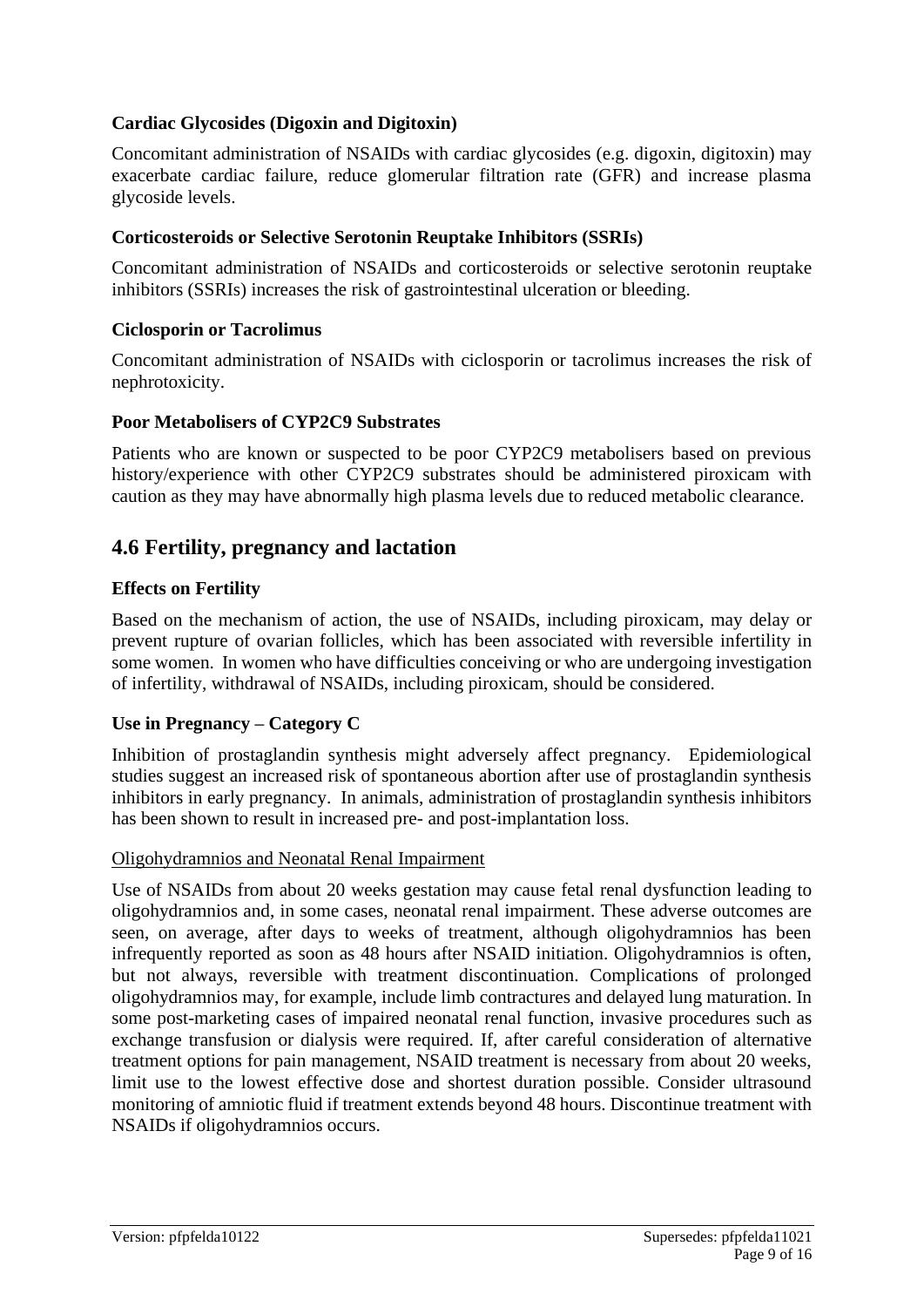NSAIDs given during the late stage of pregnancy may cause premature closure of the fetal ductus arteriosus, prolong labour and delay birth. Therefore, piroxicam should be avoided during the third trimester of pregnancy. Continuous treatment with NSAIDs during the last month of pregnancy should be given only on sound indications. During the last few days before expected birth, agents with an inhibitory effect on prostaglandin synthesis should be avoided.

Although no teratogenic effects were seen in animal testing, piroxicam should not be used in pregnant women or those likely to become pregnant unless the expected benefits outweigh the potential risk.

### **Use in Lactation**

Studies in 6 women treated for up to 52 days have shown that piroxicam appeared in breast milk in a concentration approximately 1% to 3% of that reached in maternal plasma.

Piroxicam is not recommended for nursing mothers unless the expected benefits outweigh any potential risk, as clinical safety has not been demonstrated.

# **4.7 Effects on ability to drive and use machines**

The effects of this medicine on a person's ability to drive and use machines were not assessed as part of its registration.

# **4.8 Adverse effects (undesirable effects)**

Results from clinical trials involving approximately 2300 patients (of whom about 400 were treated for more than one year and 170 for more than two years) indicate that about 30% of patients reported side effects at a dose of 20 mg/day. This increased with doses of 30-40 mg/day.

### **More Common Reactions (more than 3%)**

*Gastrointestinal*: These have been the most frequent side effects, occurring in about 20%. Approximately 5% discontinued therapy, with an overall incidence of peptic ulcer of about 1%. The gastrointestinal side effects included abdominal discomfort (5.7%), flatulence (5.2%), nausea (4.8%), abdominal pain (4.7%), epigastric distress (4.1%), constipation (3.8%) and diarrhoea (3.2%).

*Central Nervous System*: Dizziness (4.1%), headache (4.1%).

### **Less Common Reactions (less than 3%)**

*Auditory and Vestibular*: Tinnitus, vertigo, deafness.

*Laboratory Abnormalities*: Elevated levels of liver enzymes (LDH, alkaline phosphatase, transaminases); elevation of blood urea nitrogen (BUN) and serum creatinine; depression of levels of haemoglobin and haematocrit; depression of levels of serum proteins, platelet and white blood cell count.

*Cardiovascular*: Hypertension, tachycardia, palpitations.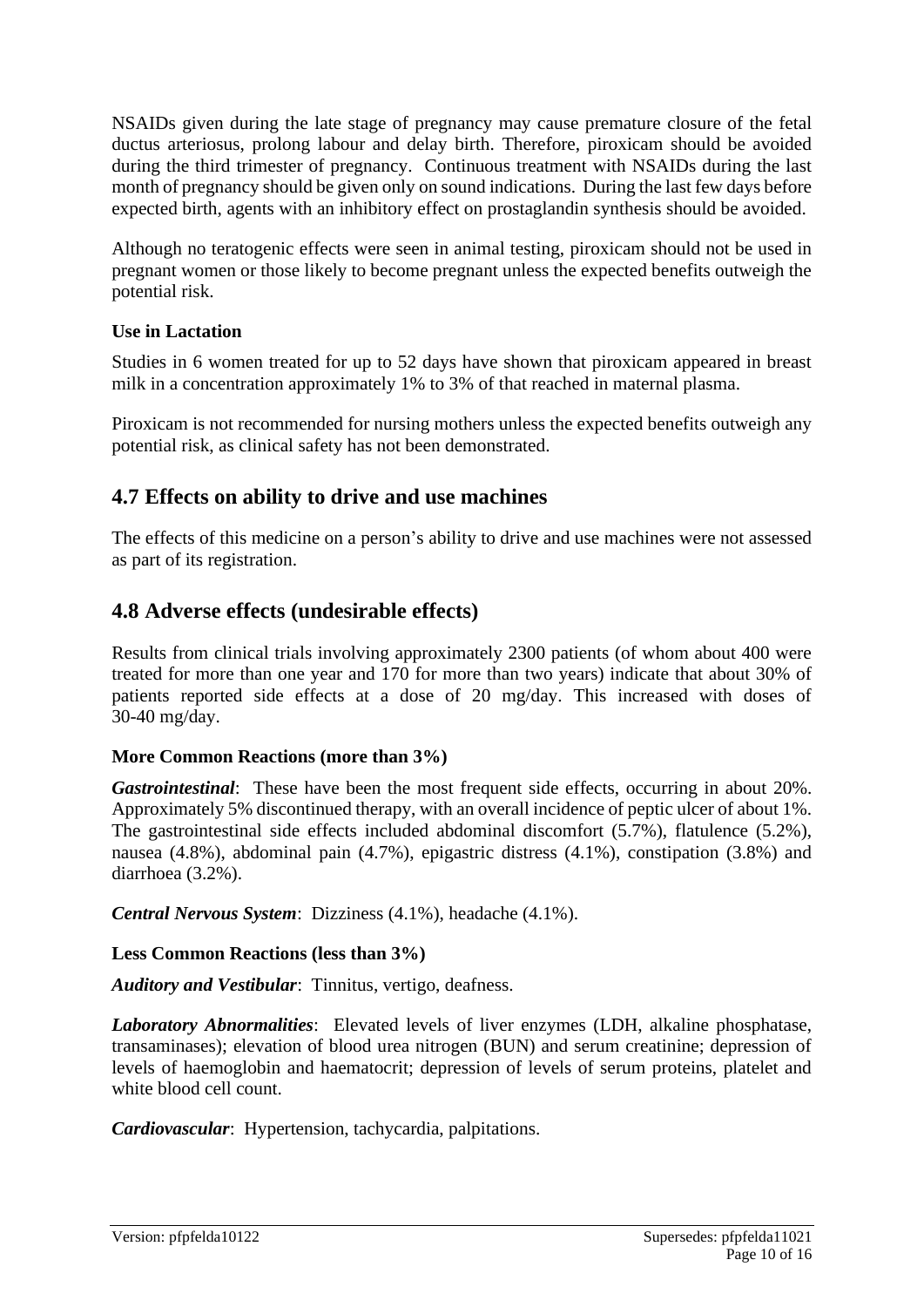*Skin and Subcutaneous Tissue Disorders*: Skin rash (2.4%), pruritus (1.1%), onycholysis, alopecia. Photo-allergic reactions have been infrequently associated with therapy. As with other NSAIDs, drug reaction with eosinophilia and systemic symptoms (DRESS syndrome), toxic epidermal necrolysis (Lyell's disease) and Stevens-Johnson syndrome may develop in rare cases. Vesiculobullous reactions have been reported rarely.

*Gastrointestinal*: Anorexia, vomiting, indigestion, pancreatitis, hepatitis.

*Central Nervous System*: Sedation, drowsiness (2.1%), others (each less than 1%) include amnesia, anxiety, depression, malaise, hallucinations, insomnia, dream abnormalities, nervousness, paraesthesia, personality change, tremors, akathisia.

*Genito-urinary*: Oedema (2.7%), others (less than 1%) dysuria, urinary frequency, haematuria, oliguria, menorrhagia.

*Eyes, Nose, Throat*: Stomatitis (1.0%), blurred vision, eye irritation/swelling, epistaxis, glossitis.

*Haematological*: Decreases in haemoglobin and haematocrit, unassociated with obvious gastrointestinal bleeding, have occurred. Anaemia has been reported. Thrombocytopenic and non-thrombocytopenic purpura (Henoch-Schonlein), petechial rash, ecchymosis, leucopenia and eosinophilia have been reported. Rare cases of aplastic anaemia and haemolytic anaemia are also reported.

*Miscellaneous* (each less than 1.0%): Breathlessness, chest pain, hyperglycaemia, hypoglycaemia, thirst, chills, sweating, flushing, increased appetite, weight increase or decrease. Rare anecdotal reports of positive antinuclear antibodies.

*Serious or Life-threatening Reactions*: Peptic ulceration and gastrointestinal haemorrhage may occur. The patient should be admitted to hospital to determine the underlying lesion, followed by appropriate treatment.

#### **Post-marketing Experience**

In post-marketing experience, the following adverse effects have occurred from NSAID use that cannot be excluded as a class-effect:

*Central Nervous System*: Aseptic meningitis.

*Renal*: Nephrotic syndrome, glomerulonephritis, interstitial nephritis; renal failure.

*Body as a Whole*: Fluid retention.

*Gynaecological*: Decreased female fertility.

*Pregnancy, Puerperium and Perinatal Conditions*: Oligohydramnios, ductus arteriosus premature closure, prolonged labour, prolonged pregnancy, neonatal renal impairment.

*Skin and Subcutaneous Tissue Disorders*: Dermatitis exfoliative, erythema multiforme, Drug Reaction with Eosinophilia and Systemic Symptoms (DRESS) syndrome, fixed drug eruption.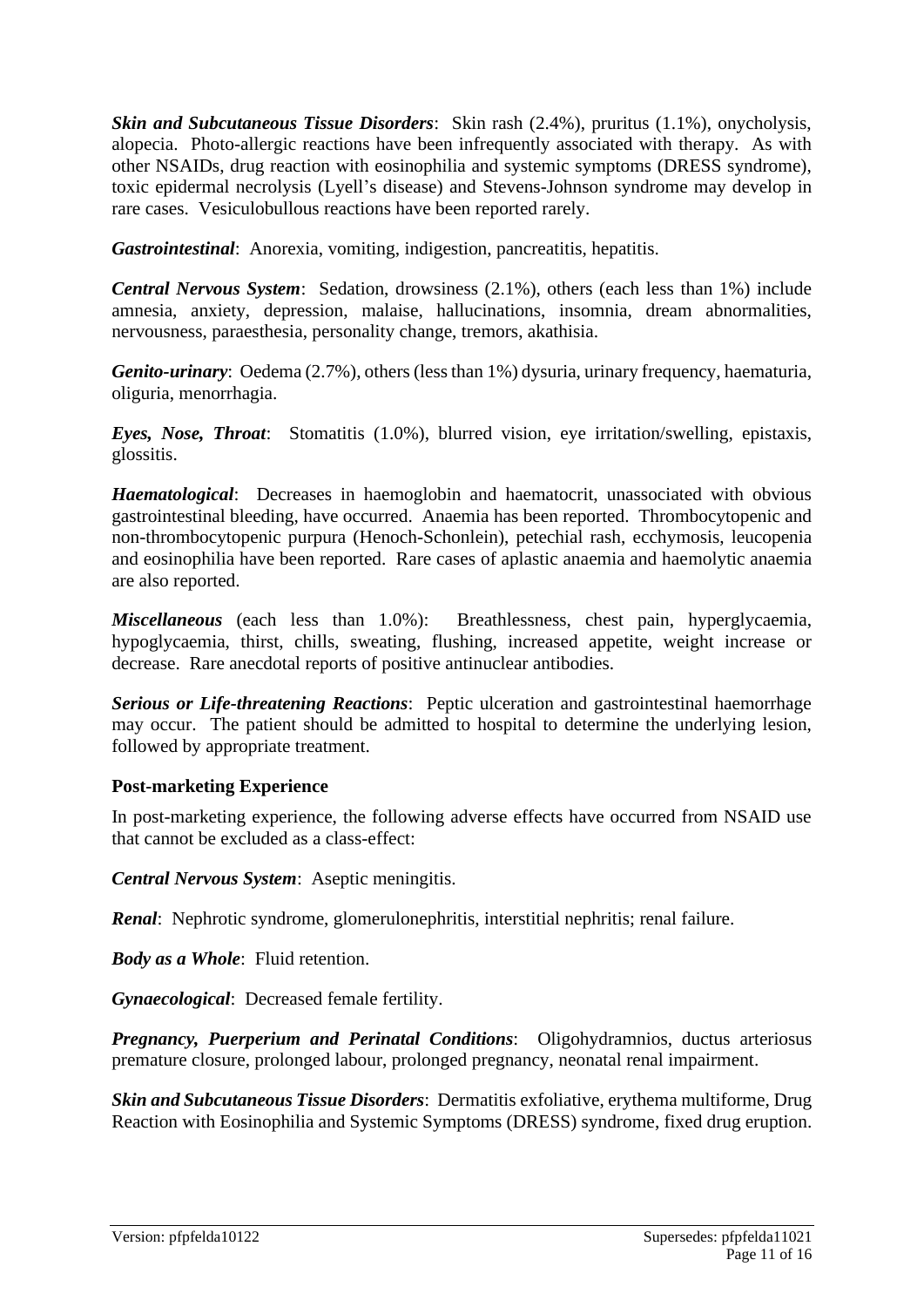### **Reporting Suspected Adverse Effects**

Reporting suspected adverse reactions after registration of the medicinal product is important. It allows continued monitoring of the benefit-risk balance of the medicinal product. Healthcare professionals are asked to report any suspected adverse reactions at [www.tga.gov.au/reporting](http://www.tga.gov.au/reporting-problems)[problems.](http://www.tga.gov.au/reporting-problems)

### **4.9 Overdose**

Insufficient human data are available to fully assess the toxicity following acute overdosage.

#### **Signs and Symptoms**

Mild symptoms of lethargy, drowsiness and gastrointestinal upset have been reported. Rarely severe overdose may cause hypotension, coma, respiratory depression, gastrointestinal bleeding or acute renal insufficiency. Low grade fever and sinus tachycardia have been reported following NSAID overdose. Anaphylactoid reactions have been reported with therapeutic ingestion of NSAIDs, and may occur following overdose.

#### **Recommended Treatment**

In the event of overdosage with piroxicam supportive and symptomatic therapy is indicated. Studies indicate that administration of activated charcoal may result in reduced absorption and reabsorption of piroxicam thus reducing the total amount of active drug available. Activated charcoal is most effective when administered within 1-hour of ingestion. In patients who are not fully conscious or who have an impaired gag reflex, consideration should be given to administering activated charcoal via a nasogastric tube once the airway is protected. Haemodialysis, forced diuresis, or haemoperfusion are probably ineffective in enhancing elimination, since the drug is highly protein-bound. There appears to be no indication for alkalinisation of the urine.

For information on the management of overdose, contact the Poisons Information Centre on 13 11 26 (Australia).

# **5. PHARMACOLOGICAL PROPERTIES**

### **5.1 Pharmacodynamic properties**

#### **Mechanism of Action**

Piroxicam is a NSAID which also possesses analgesic and antipyretic properties. While its mode of action is not fully understood, independent studies *in vitro* as well as *in vivo* have shown that piroxicam interacts at several steps in the immune and inflammation responses through the following mechanisms:

- Inhibition of prostanoid synthesis including prostaglandins, through a reversible inhibition of the cyclooxygenase enzyme.
- Inhibition of neutrophil aggregation in blood vessels.
- Inhibition of lysosomal enzyme release from stimulated leucocytes.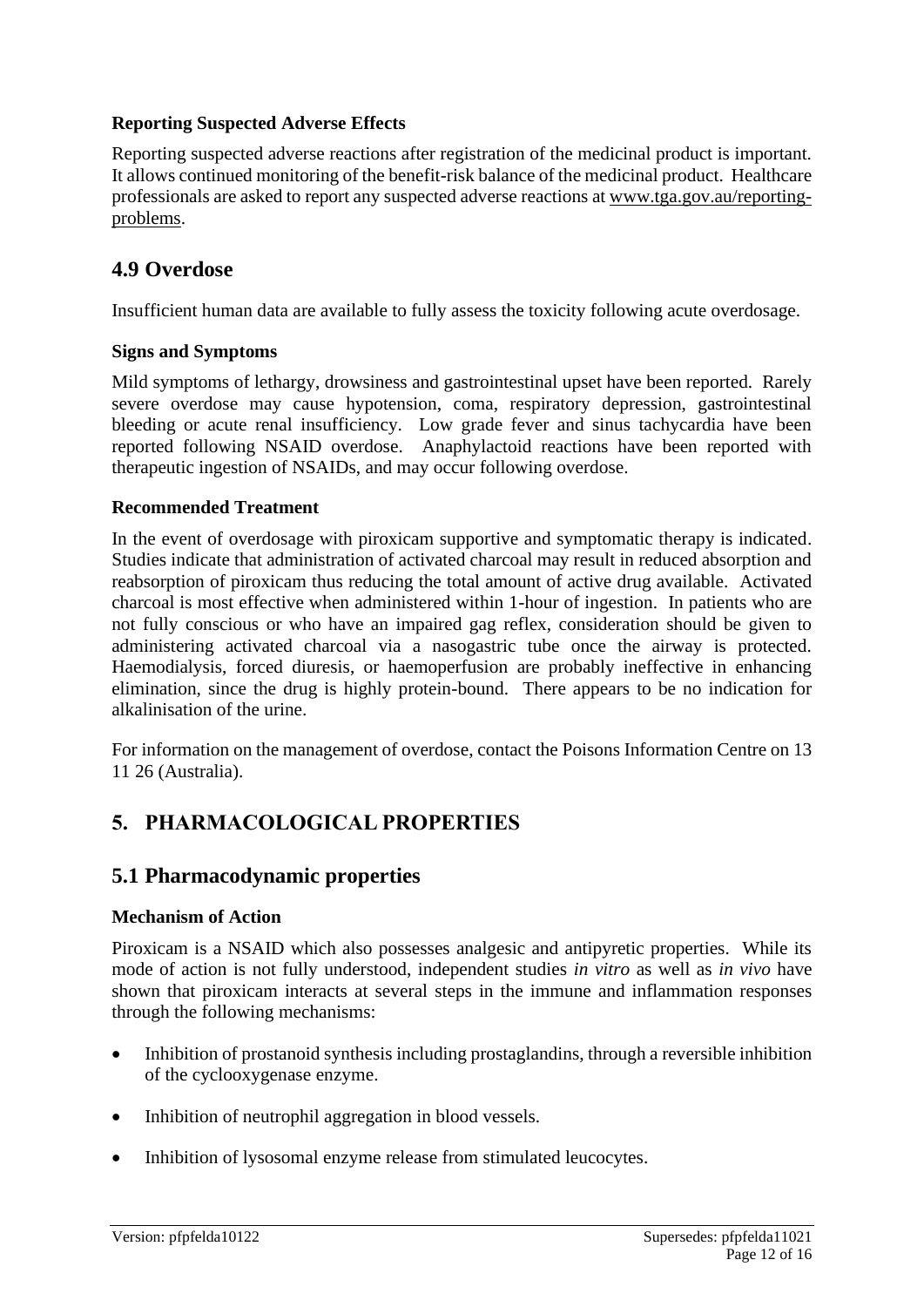- Inhibition of polymorphonuclear cell and monocyte migration to the area of inflammation.
- Inhibition of superoxide anion generation by the neutrophil.
- Reduction of both systemic and synovial fluid rheumatoid factor production in patients with seropositive rheumatoid arthritis.

Piroxicam has been shown to inhibit chemotaxis of polymorphonuclear leucocytes and the migration of leucocytes in canine synovitis test. The drug also inhibits collagen-induced platelet aggregation. It is established that piroxicam does not act by pituitary-adrenal axis stimulation. Studies *in vitro* have not revealed any negative effect on cartilage metabolism.

Subacute and chronic toxicity studies have been carried out in rats, mice, dogs, and monkeys. The pathology most often seen was that characteristically associated with the animal toxicology of NSAIDs: renal papillary necrosis and gastrointestinal lesions.

### **Clinical Trials**

No data available.

# **5.2 Pharmacokinetic properties**

### **Absorption**

Piroxicam is well absorbed following oral administration. The extent and rate of absorption are not influenced by administration in the fasting state. The plasma half-life is approximately 36-45 hours in man and stable plasma concentrations are maintained throughout the day on once daily dosage. After repeated administration, plasma concentrations increase for five to seven days, by which time a steady state is reached which is not exceeded following further constant daily drug administration.

### **Distribution**

Piroxicam is highly protein bound (99%) and therefore might be expected to displace other protein bound drugs (see Section 4.5 Interactions with other medicines and other forms of interactions, Protein-bound Agents).

#### **Metabolism and Excretion**

Piroxicam is extensively metabolised and less than 5% of the daily dose is excreted unchanged in urine and faeces. One important metabolic pathway is hydroxylation of the pyridyl ring of the piroxicam side chain followed by conjugation with glucuronic acid and urinary elimination. Approximately 5% of the dose is metabolised to and excreted as saccharin.

# **5.3 Preclinical safety data**

### **Genotoxicity**

No data available.

#### **Carcinogenicity**

No data available.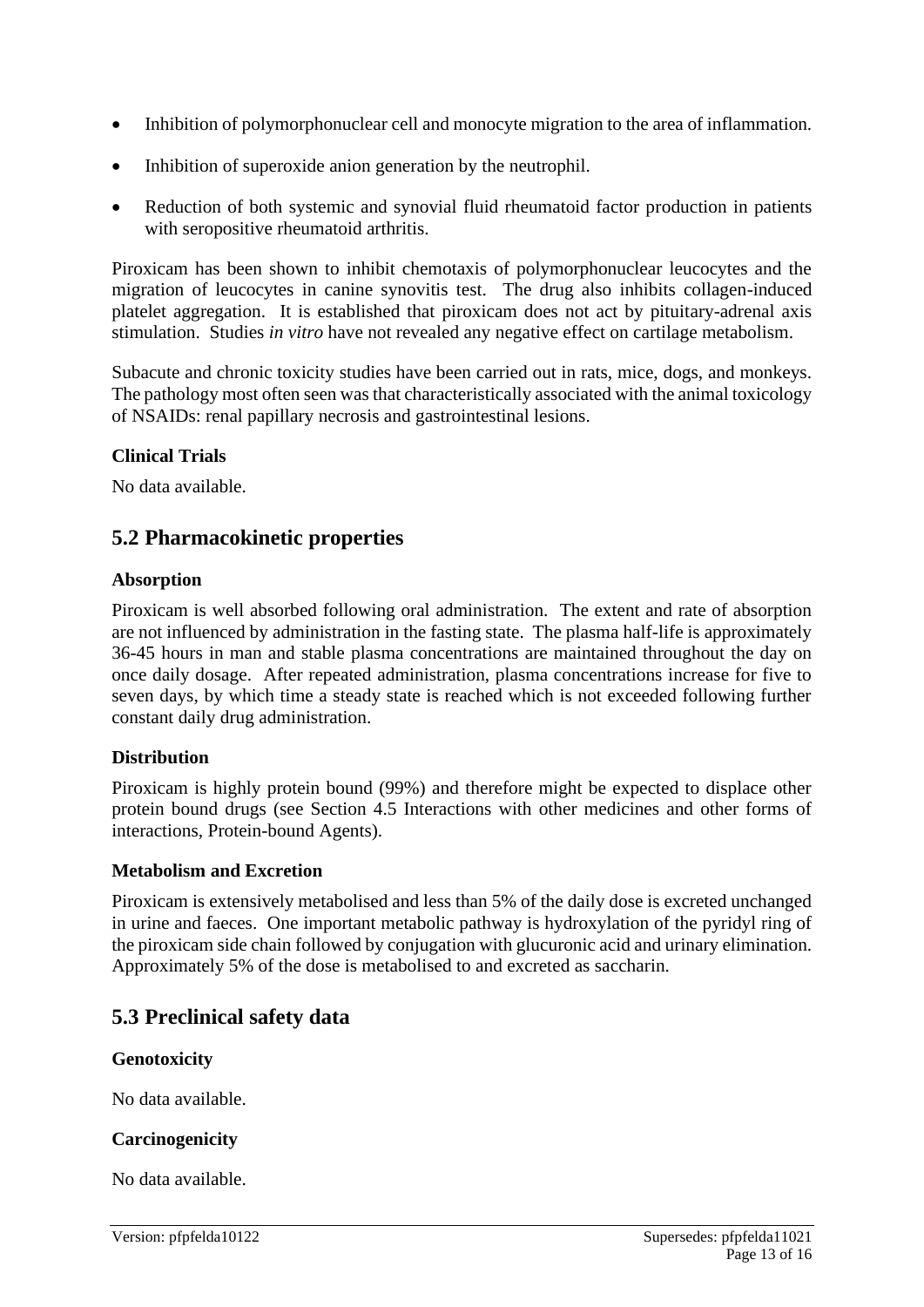# **6. PHARMACEUTICAL PARTICULARS**

# **6.1 List of excipients**

FELDENE capsules contain the following inert ingredients:

- Lactose monohydrate,
- Maize starch.
- Magnesium stearate/sodium lauryl sulfate 9:1 blend,
- Gelatine,
- Erythrosine,
- Titanium dioxide,
- Brilliant blue FCF (10 mg capsule only),
- Indigo carmine (20 mg capsule only).

FELDENE-D dispersible tablets contain the following inert ingredients:

- Lactose monohydrate,
- Microcrystalline cellulose,
- Hyprolose,
- Sodium stearyl fumarate.

# **6.2 Incompatibilities**

Incompatibilities were either not assessed or not identified as part of the registration of this medicine.

# **6.3 Shelf life**

In Australia, information on the shelf life can be found on the public summary of the Australian Register of Therapeutic Goods (ARTG). The expiry date can be found on the packaging.

# **6.4 Special precautions for storage**

Store below 30 °C.

# **6.5 Nature and contents of container**

FELDENE 10 mg capsules are available in PVC/Al blister packs of 50 capsules.

FELDENE 20 mg capsules are available in PVC/Al blister packs of 25 capsules.

FELDENE-D 20 mg dispersible tablets are available in PVC/Al blister packs of 25 tablets.

Not all pack sizes may be marketed.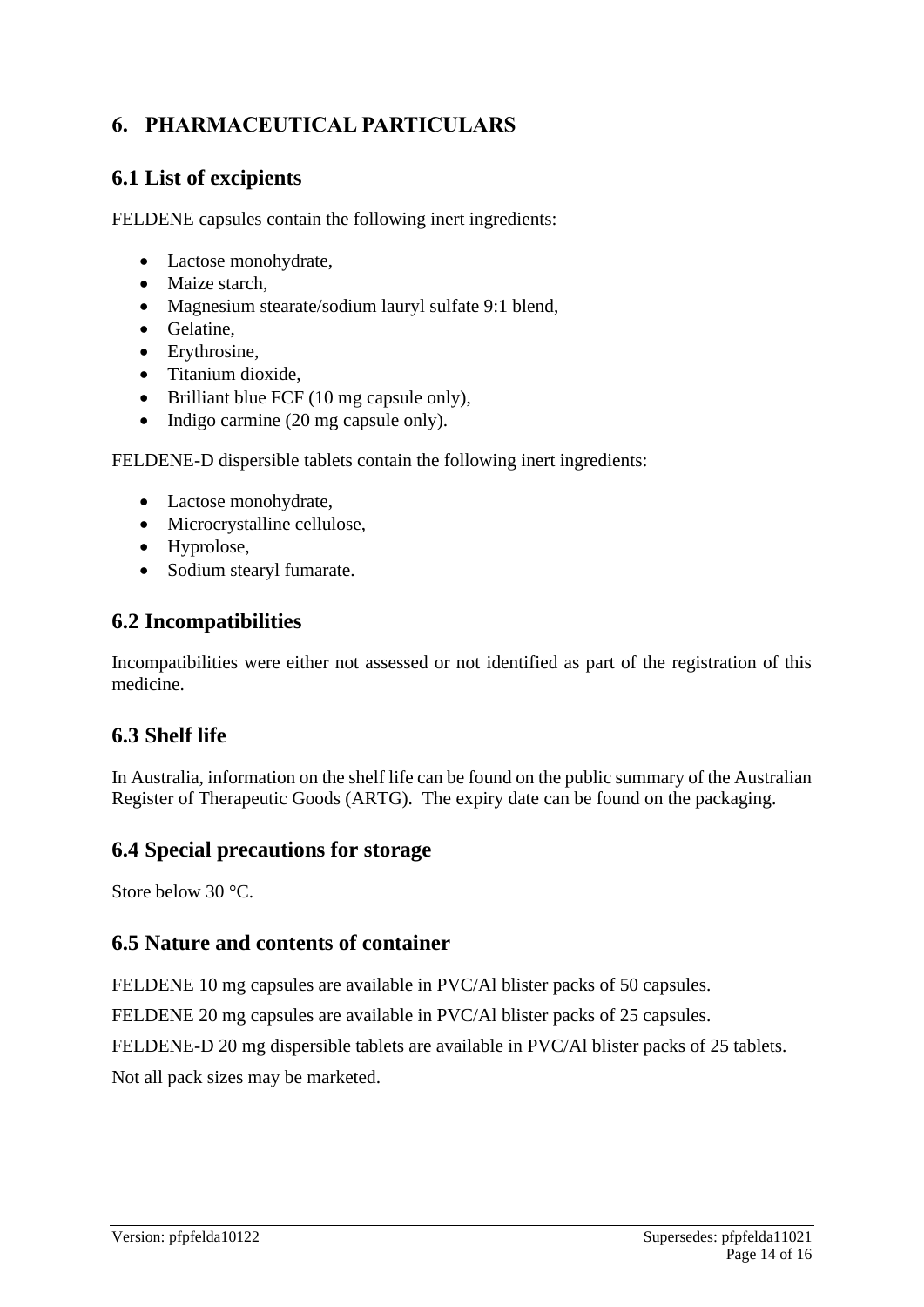# **6.6 Special precautions for disposal**

In Australia, any unused medicine or waste material should be disposed of by taking to your local pharmacy.

# **6.7 Physicochemical properties**

FELDENE and FELDENE-D contain the active ingredient piroxicam. Piroxicam is a nonsteroidal anti-inflammatory drug (NSAID) of the chemical class N-heterocyclic carboxamides of 1,2-benzothiazine-1,1-dioxide.

Piroxicam is an amphoteric compound. It exhibits a weakly acidic 4-hydroxy proton (pKa 5.1) and a weakly basic pyridyl nitrogen (pKa 1.5) as determined by ultraviolet absorption spectrophotometry in methanol-water (2.5/97.5, v/v) solvent medium. It occurs as a white to off-white crystalline solid, poorly soluble in water, dilute acid and most organic solvents. It is slightly soluble in alcohols and in aqueous alkaline solution. It is a hygroscopic solid, which melts in the range 196 to 200°C.

### **Chemical Structure**



| Chemical name:                | 4-Hydroxy-2-methyl-N-(pyridin-2-yl)-2H-1,2-benzothiazine-3-<br>carboxamide 1,1-dioxide |
|-------------------------------|----------------------------------------------------------------------------------------|
| Molecular formula:            | $C_{15}H_{13}N_3O_4S$                                                                  |
| Molecular weight:             | 331.4                                                                                  |
| $\bigcap$ $\bigcap$ $\bigcap$ |                                                                                        |

#### **CAS Number**

36322-90-4.

# **7. MEDICINE SCHEDULE (POISONS STANDARD)**

Prescription only medicine (S4).

# **8. SPONSOR**

Pfizer Australia Pty Ltd Level 17, 151 Clarence Street Sydney NSW 2000 Toll Free Number: 1800 675 229 www.pfizer.com.au